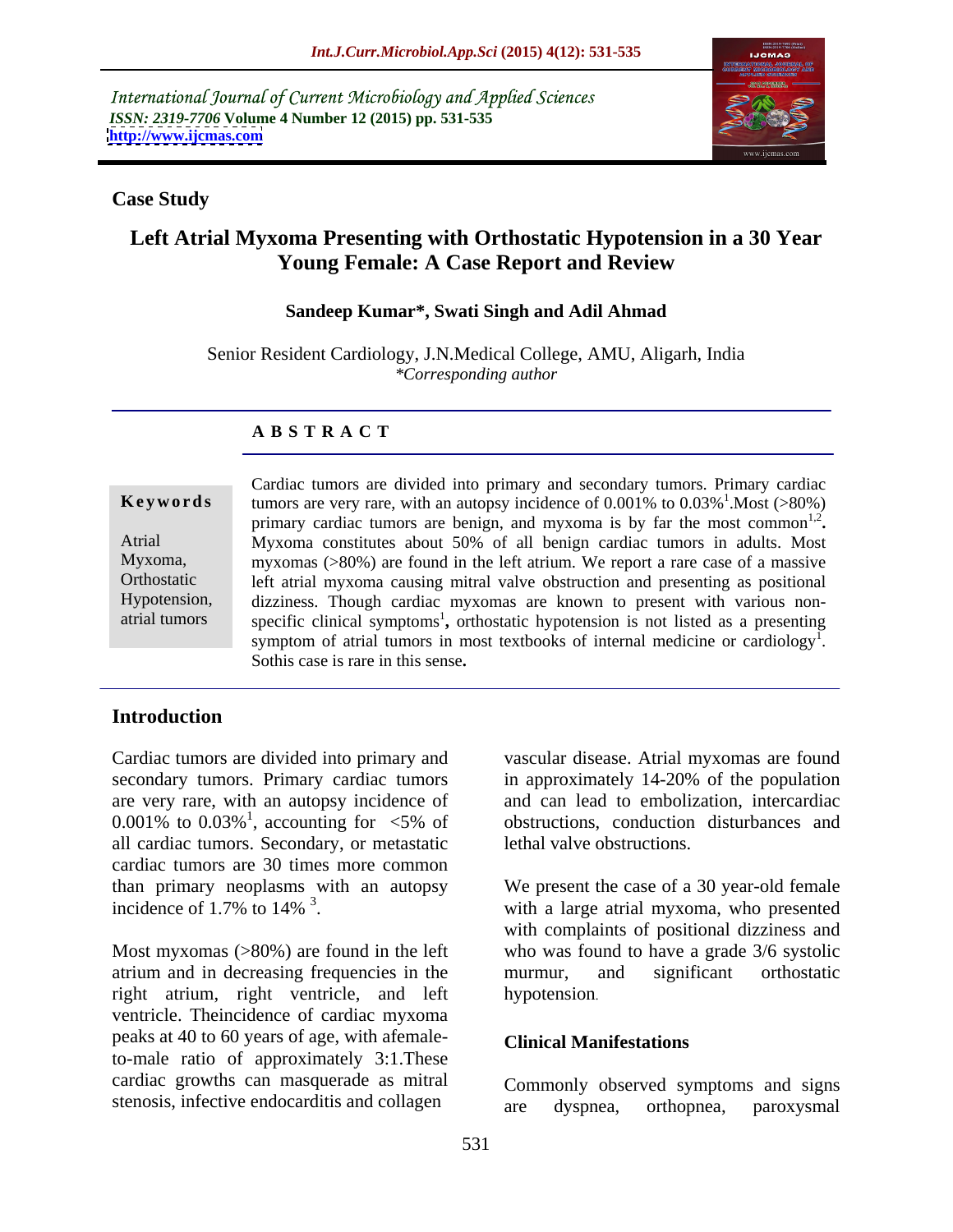nocturnal dyspnea, pulmonary edema, the atrium. On physical examination, a characteristic "tumor plop" may be heard early in diastole<sup>4,5</sup>. Constitutional symptoms (e.g., fever, weight loss) are seenin around

Laboratory abnormalities (e.g., anemia and elevations in the erythrocyte sedimentation rate, C-reactive protein, or globulin level) are present in 35% usually those with at the left lower parasternal area with no

There are several mechanisms by which cardiac tumors may cause symptoms. The obstruction of circulation through the heart or heart valves produce symptoms of heart failure. Atrial myxoma may interfere with heart valves causing regurgitation. The direct invasion of the myocardium may bilaterally in u result in impaired contractility, arrhythmias, heart block, orpericardial effusion with or without tamponade. The invasion of the adjacent lung may cause pulmonary symptoms and may mimic bronchogenic lakh /ul. Electrolyte panel findings were as<br>carcinoma. Finally, left attialtymore may follows: Na 130 mmol/L, K 4.1 carcinoma. Finally, left atrialtumors may release tumor fragments or thrombi into the systemic circulation, leading to embolization which is usually systemic but can be pulmonic. The most serious complications of such embolization are neurologic. The rate of growthis unknown, as myxomas are mostly managed with surgical resection and<br>only very rarely are medically managed due<br>interatrial septum at Fossa Ovalis with only very rarely are medically managed due to contraindications to surgery  $6,7$ .

A 30-year-young female presented with complaint of dizziness upon standing, which was relieved by lying down. Vital signs were blood pressure of 134/80mmHg in supine position, with drop in the blood

cough, hemoptysis, edema, and fatigue. mmHg within3 minute after standing, with Symptoms may be worsened in certain body compensatory increase in pulse rate; positions, due to motion of the tumor within respiratory rate of 16 breathsper minute and pressure from 134/80 mmHg to 100/74 temperature of  $36.5$  °C.

. Constitutional symptoms On physical exam, patient was conscious 30 percent of patients. with no focal neurological deficit . JVP was systemic symptoms<sup>5</sup>. diastolic murmur present. There was no and oriented with time place and person normal with normal wave pattern. Lungs were clear to auscultation bilaterally with no wheezing. Cardiovascular examination was notable for a grade 3/6, holosystolicmurmur at the left lower parasternal area with no evidence of any tumor 'plop'.

> The patient had no prior history of heart murmurs, syncope, shortness of breath, or chest pain. Abdomen was soft, non-tender, non-distended with normal bowel sounds in all four quadrants. Pulses were intact bilaterally in upper and lower extremities with no edema.

Laboratory findings were as follows: WBC 4500/ul, Hb 9 g/dl, Hct 30.2 %, Platelets 2 lakh /ul. Electrolyte panel findings were as follows: Na 130 mmol/L, K 4.1 mmol/L,BUN 11 mg/dl, S.Cr 0.8 mg/dl, random blood glucose: 96 mg/dl. ECG showed normal sinus rythym.

. Small stalk, occupying the majority of the **Case Report** during diastole through mitral valve [figure -Transthoracic Echocardiogram (TTE) was performed which showed a large atrial myxoma of size 30x34 mm attached to interatrial septum at Fossa Ovalis with left atrium and prolapsing into left ventricle 1 and figure 2] with mitral regurgitation [figure 3], mitral valve diastolic velocity was increased i.e. 2.4 m/s,with normal EF- 60%. A diagnosis of left atrial myxoma was made and the case was referred to another hospital for surgical intervention.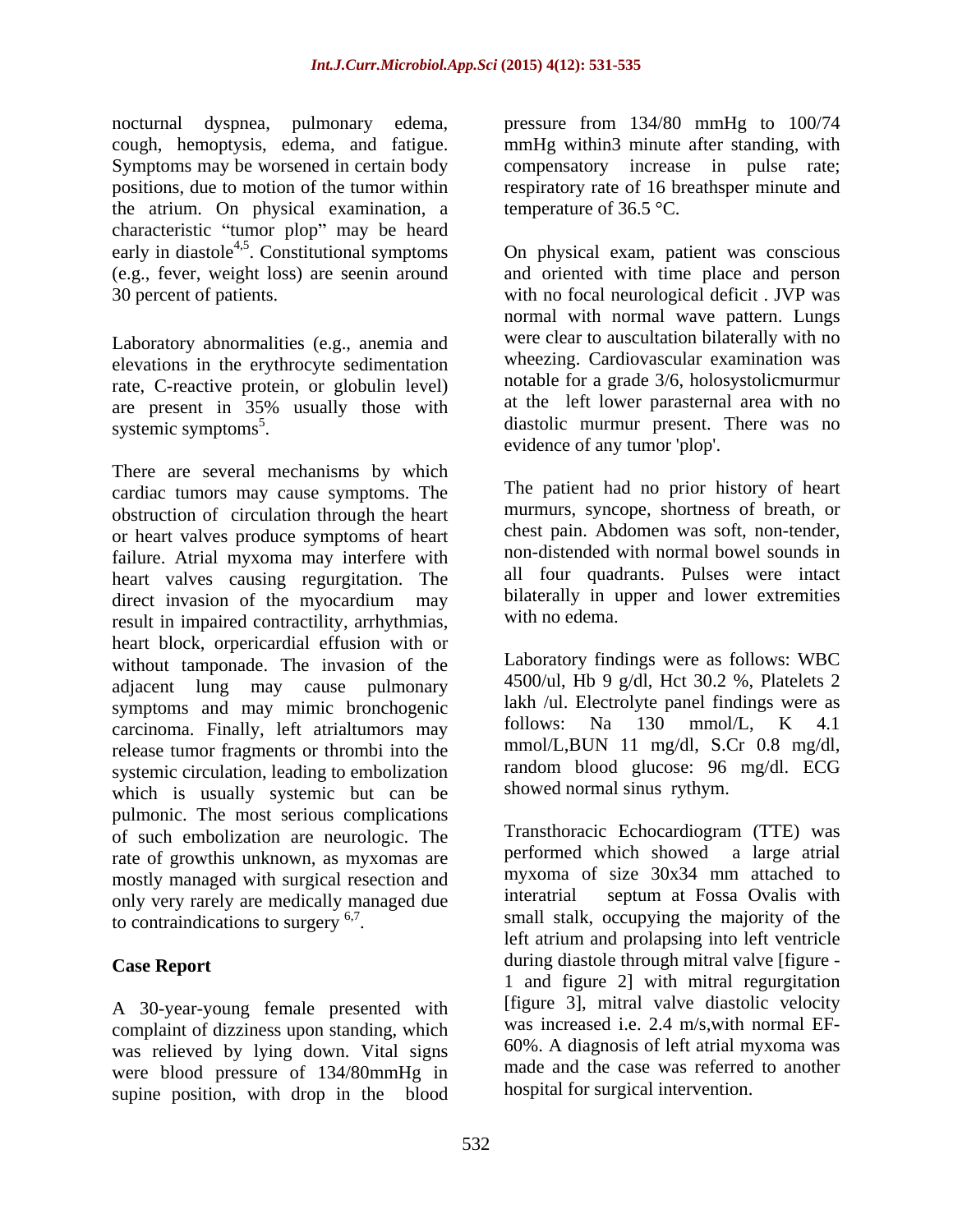### **Results and Discussion**

Our patient had not presented with the Echocardiography is main initial imaging common symptoms associated with atrial modality due to its wide availability, low myxoma including chest pain, dyspnea, cost and noninvasive nature. it provides orthopnea, peripheral embolism or syncope. Though cardiac myxomas are known to myocardium and the cardiacchambers. It can present with various non-specific clinical usually identify the presence of a mass and symptoms<sup>8</sup>, orthostatic hypotension is not its location within the chambers. listed as a presenting symptom of atrial tumors in most textbooks of internal In addition, echocardiography may provide medicine or cardiology<sup>1</sup>. An extensive information about any obstruction to the search of literature revealed only few cases that reported orthostasis as a presenting symptom of a left atrial myxoma<sup>9</sup>.  $emboli<sup>11</sup>$ . Although Transesophegeal **Results and Discussion**<br> **Echocardiography**<br>
Cover alisies has the generated with the Echocardiography is main initial imaging<br>
Our quies more apply the discussion of the economic symptoms of production<br>
continue absentio

Comman causes of orthostasis includes TTE due to the proximity of the esophagus neurogenic dysfunction, autonomic failure, to the heart, the lack of intervening lung and antihypertensive medications and bone, and the ability to use high-frequency intravascular volume depletion <sup>10</sup> but atrial imaging transducers, it is not available at all myxoma may be kept in differential diagnosis of orthostasis specially in young populations in which more comman causes **Cardiac MRI** and **Computed** of orthostatic hypotension like autonomic dysfunction, antihypertensive medications are less prevelant. Patient was followed after

The primary goals of the initial evaluation movement of tumor during cardiac cycle, immediately available or is valve morphology, any systolic or diastolic contraindicated<sup>12</sup>. valve morphology, any systolic or diastolic gradient across valves and, to the extent possible whether a tumor is benign or malignant.

This information is vital in planning further been useful in identifying cardiac evaluate on and management. Chest X-ray, involvement in the patients with Echocardiography, cardiac MRI, and ultra-<br>metastatictumors, atrial myxoma or fast CT along with exciosnal biopsy of tumor should be done to address all these questions.

good quality images of its location within the chambers.

 $emboli<sup>11</sup>. Although$ circulation, as well as the likelihood that the tumor could be a source of emboli<sup>11</sup>.Although Transesophegeal Echocardiography (TEE) is Superior than the centres.

## **Cardiac MRI and Computed Tomography**

surgery and now she is asymptomatic. provide noninvasive, high resolution images **Diagnostic Workup Example 20** addition to furnishing detailed anatomic should be to ascertain whether or not a within a tumor, thereby offering cluesas to cardiac tumor is present. if present then the type of tumor that is present. However, location of the lesion within the heart, CT scanning is still useful when MRI is not Although both cardiac MRI and ultrafast CT of the heart, MRI generally is preferred. In images, the T1- and T2-weighted sequences reflect the chemical microenvironment immediately available or is contraindicated<sup>12</sup>. . The contract of the contract of the contract of the contract of the contract of the contract of the contract<br>The contract of the contract of the contract of the contract of the contract of the contract of the contract o

## **PET scan**

Positron Emission Tomography (PET) has been useful in identifying cardiac involvement in the patients with metastatictumors, atrial myxoma or lipomatous septal hypertrophy<sup>13</sup>.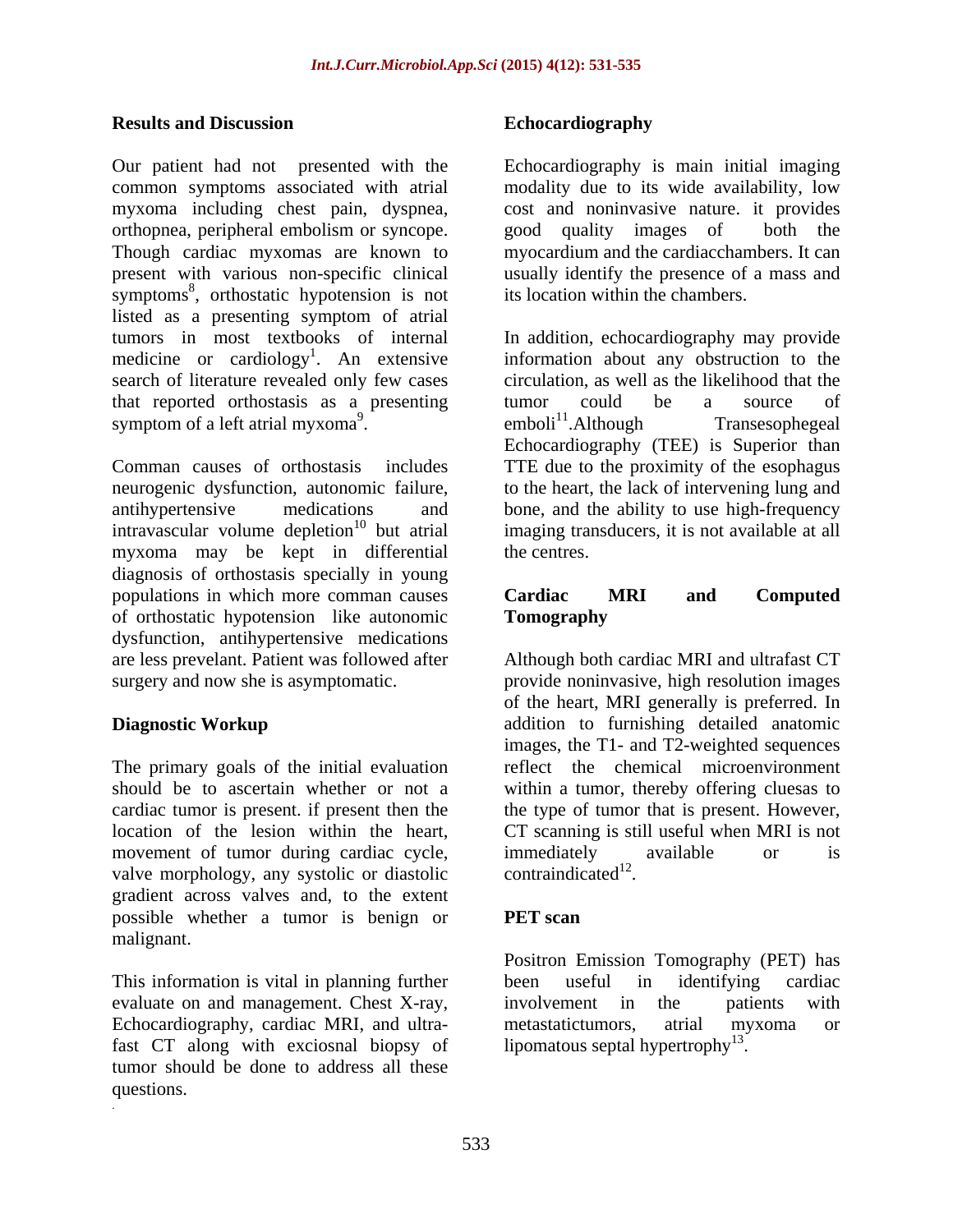**Figure 1** Transthoracic Echocardiogram Demonstrating a Large Atrial Myxoma Prolapsing across the Mitral Valve into the Left Ventricle During Diastole (*A*), and the Myxoma Filling the Entire Left Atrium in systole (*B*)



**Figure.2** Parasternal Long Axis View of Echocardiogram Showing Left Atrial Myxoma Prolapsing into Left Ventricle Through Mitral Valve During Diastole



**Figure.3** Transthoracic Echocardiogram Parasternal Long Axis View Demonstrating a Large Atrial Myxoma along with Mitral Regurgitation



excised surgically with the patient under on associated conditions that needsurgical

**Treatment and Prognosis** cardiopulmonary bypass and cardioplegic The only definitive treatment of cardiac or left atriotomy or combine atriotomy, myxoma is surgical removal. Generally, depending on the site and extent of the after median sternotomy, the myxoma is tumor. The choice of technique also depends arrest. The tumor is removed by either right